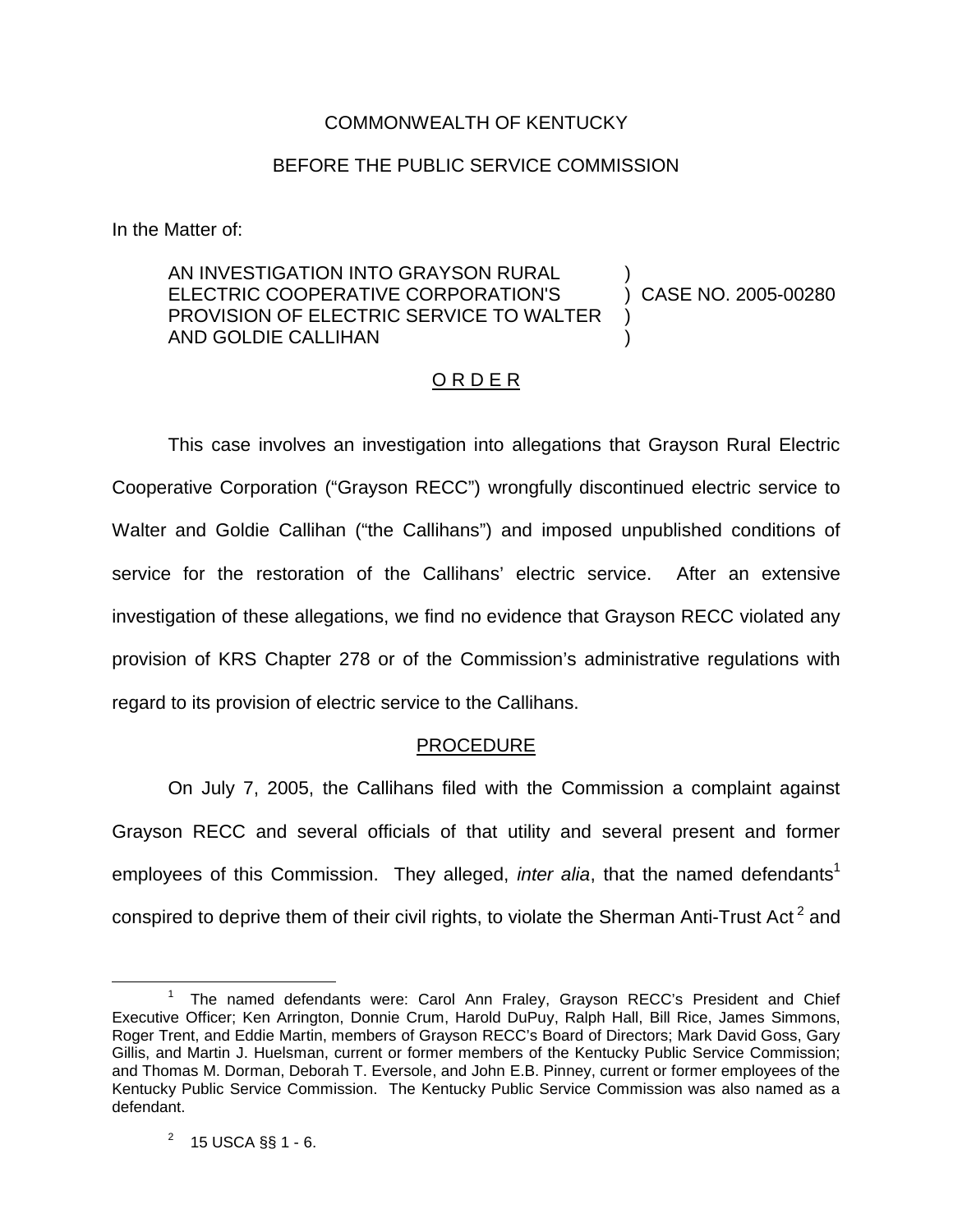the Clayton Act, $3$  and to deprive them of their electric service. They requested compensatory and punitive damages that allegedly arise from the named defendants' conduct.

On August 1, 2005, the Commission dismissed the complaint as it related to all persons other than Grayson RECC. It further directed Grayson RECC to answer or satisfy the matters in the complaint that related to the Callihans' allegations that Grayson RECC had wrongfully discontinued their electric service on or about April 11, 2003 and that Grayson RECC had wrongfully refused to restore Complainants' electric service.

Following Grayson RECC's answer and the establishment of a procedural schedule, the Callihans made a series of procedural motions. They first moved for recusal of the Commission and the Commission's legal staff. $4$  On November 9, 2005, they then moved for postponement of the scheduled hearing<sup>5</sup> and for Grayson RECC's disclosure of certain information about its insurance carrier. On November 21, 2005, the Callihans moved for emergency relief. The following day they moved for a prehearing conference in the proceeding. On December 1, 2005, they filed a notice of their intent to withdraw their complaint.

On March 15, 2006, the Commission disposed of all outstanding motions. We denied the Callihans' motions for recusal of the Commission and the Commission's legal staff and for disclosure of information. Considering the Callihans' notice of withdrawal as a motion to withdraw their complaint, we granted this motion but directed

<sup>3</sup> 15 USCA §§ 12 - 15, 15a - 15h, 16 - 18, 18a, 19, 21 - 26, 26a.

 $4$  In the same motion, the Callihans also moved the Commission to take the video deposition of Goldie Callihan. Their subsequent motion to withdraw their complaint rendered this motion moot.

The Commission rescheduled the hearing in this matter several times.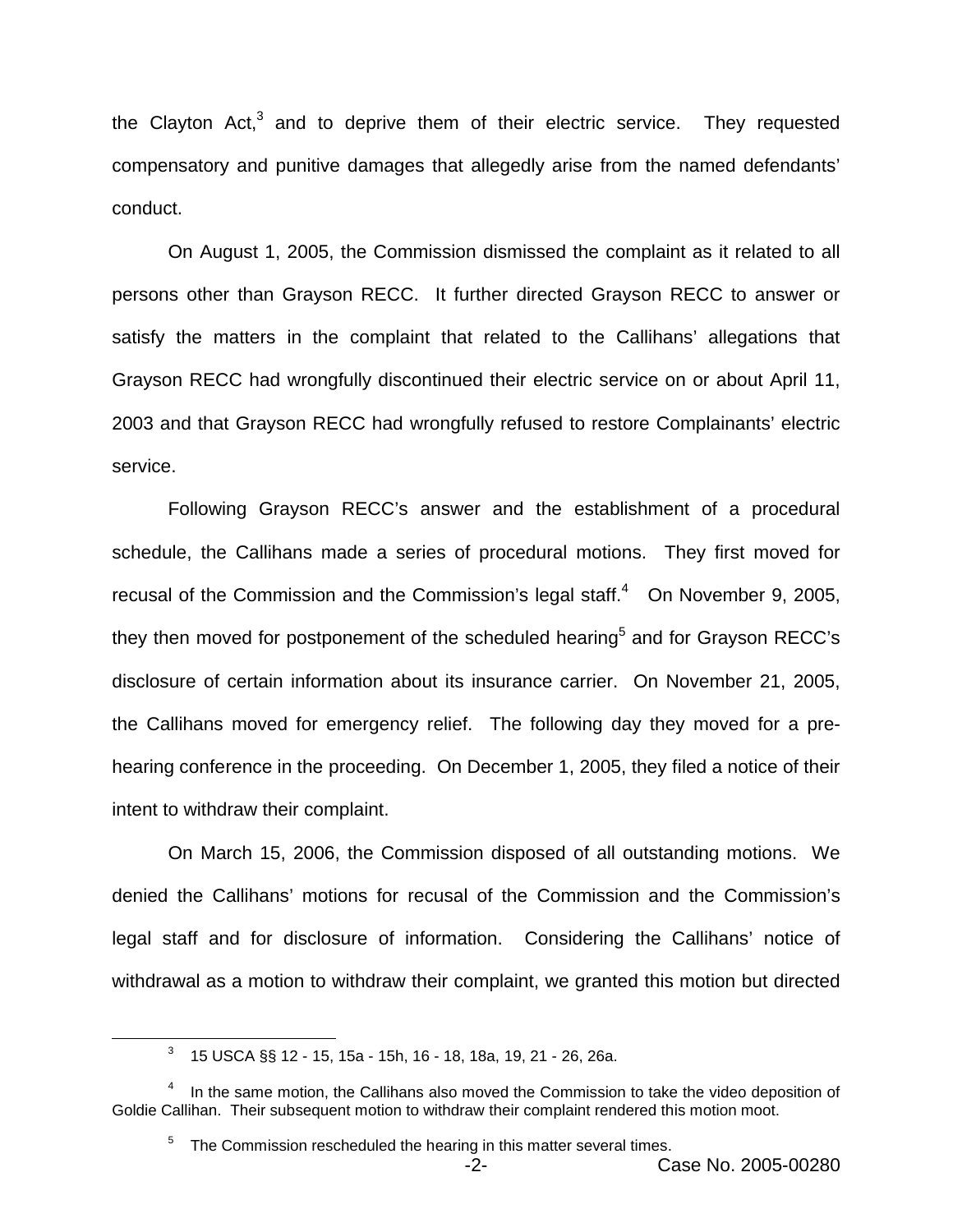that the investigation of Grayson RECC's provision of electric service to the Callihans should continue. We further directed that, to the extent possible, this investigation should use informal procedures, including the use of interviews and depositions, to gather all available evidence.

Consistent with this directive, Commission Staff issued two sets of interrogatories and requests for production of documents upon Grayson RECC. On May 2, 2006, Commission Staff deposed under oath the following persons: Carol Fraley, Grayson RECC President and Chief Executive Officer; Donald Combs, Manager of Finance and Accounting, Grayson RECC; Rosemary Atkins; Ruby Cordle; and Glenn Coffee.<sup>6</sup> Commission Staff attempted to depose Walter Callihan. Mr. Callihan, however, refused to give testimony.<sup>7</sup>

#### **STATEMENT OF THE CASE**

Grayson RECC is a rural electric cooperative corporation that is organized pursuant to KRS Chapter 279. It provides electric service for heat, power, lights and other uses to 15,423 customers in Carter, Elliott, Greenup, Lawrence, Lewis and Rowan counties, Kentucky. $8$  It is a utility subject to the Commission's jurisdiction. $9$ 

The Callihans are residents of Argillite, Kentucky and reside in the certified service territory of Grayson RECC.<sup>10</sup> With some lengthy interruptions, Grayson RECC

In a request for issuance of subpoenas made prior to the withdrawal of their Complaint, the Callihans had indicated that these persons had unique knowledge of the events surrounding the termination of their electric service and the Callihans' subsequent efforts to restore that service.

<sup>&</sup>lt;sup>7</sup> Deposition of Walter Callihan at  $7 - 8$ .

<sup>&</sup>lt;sup>8</sup> Annual Report Grayson Rural Electric Cooperative Corporation to the Public Service Commission of Kentucky for the Year Ending December 31, 2005, at 17 and 19.

 $9$  KRS 278.010(3)(a); KRS 279.210.

 $10$  See KRS 278.018(1) (a retail electric supplier "shall have the exclusive right to furnish retail electric service to all electric-consuming facilities located within its certified territory").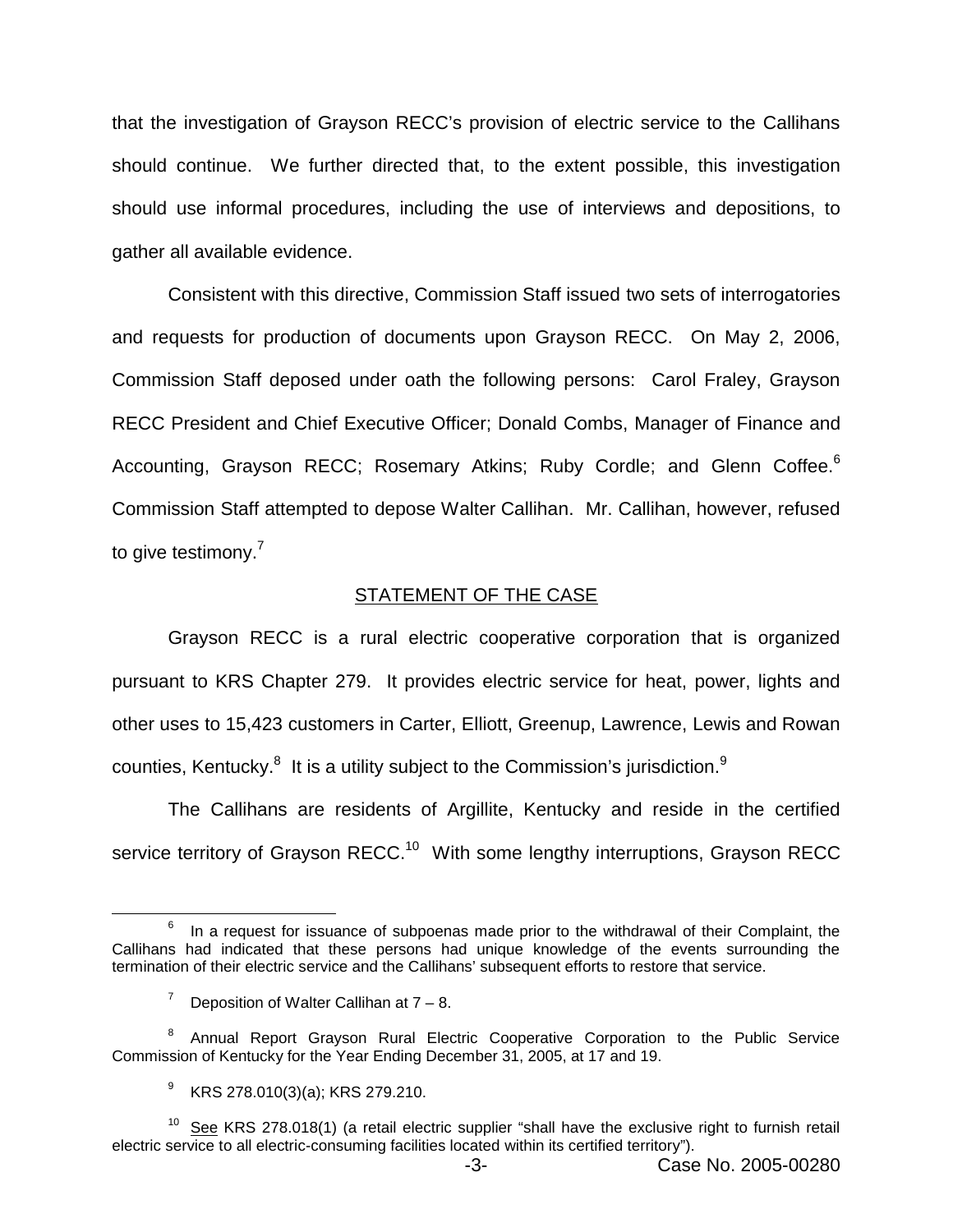has provided electric power to the Callihans at their Argillite property since 1952.<sup>11</sup> It provided continuous electric service to the Callihans' property from October 21, 1991 until April 9, 2003. During this period, the Callihans had three separate accounts for electric service: a small commercial account, a pump account, and a house account.<sup>12</sup> Each of these accounts was separately metered and its usage recorded through an automatic meter reading system.<sup>13</sup>

According to Ms. Fraley, the cooperative experienced no significant payment or customer relation problems with the Callihans from 1996 until May 2002.<sup>14</sup> They generally paid their bills with cash or by check.<sup>15</sup> Grayson RECC's billing records show that the Callihans failed to make payments for service rendered on each account in June and July 2002 and to reduce this arrearage in subsequent months. Attachment A lists the Callihans' billing history for the period from April 2002 until April 2003.

When the Callihans failed to make timely payment of their bill, Grayson RECC issued overdue notices to them.<sup>16</sup> According to Ms. Fraley, Mr. Callahan disputed these notices and contended that payment had been made. When a search of its records failed to indicate that payment had been made, the utility requested that Mr. Callahan

<sup>13</sup> Deposition of Carol Fraley at 9.

 $14$  Id. at  $16 - 17$ .

 $16$  Id. at 18.

 $11$  From February 1952 to October 1982, Walter Callihan was a member and customer of Grayson RECC. From October 8, 1982 until October 21, 1991, Grayson RECC refused to provide electric service to the Callihans because of alleged debts for electric service. See Walter Callihan v. Grayson Rural Electric Cooperative Corporation, 105 PUR4th 218 (Ky. PSC 1989); Grayson RECC's Response to Commission Staff's First Set of Interrogatories and Requests for Production of Documents, Item 1.

<sup>&</sup>lt;sup>12</sup> Grayson RECC's Response to Commission Staff's First Set of Interrogatories and Requests for Production of Documents, Item 1.

<sup>&</sup>lt;sup>15</sup> Id. at 10 -11. See also Deposition of Don Combs at 6.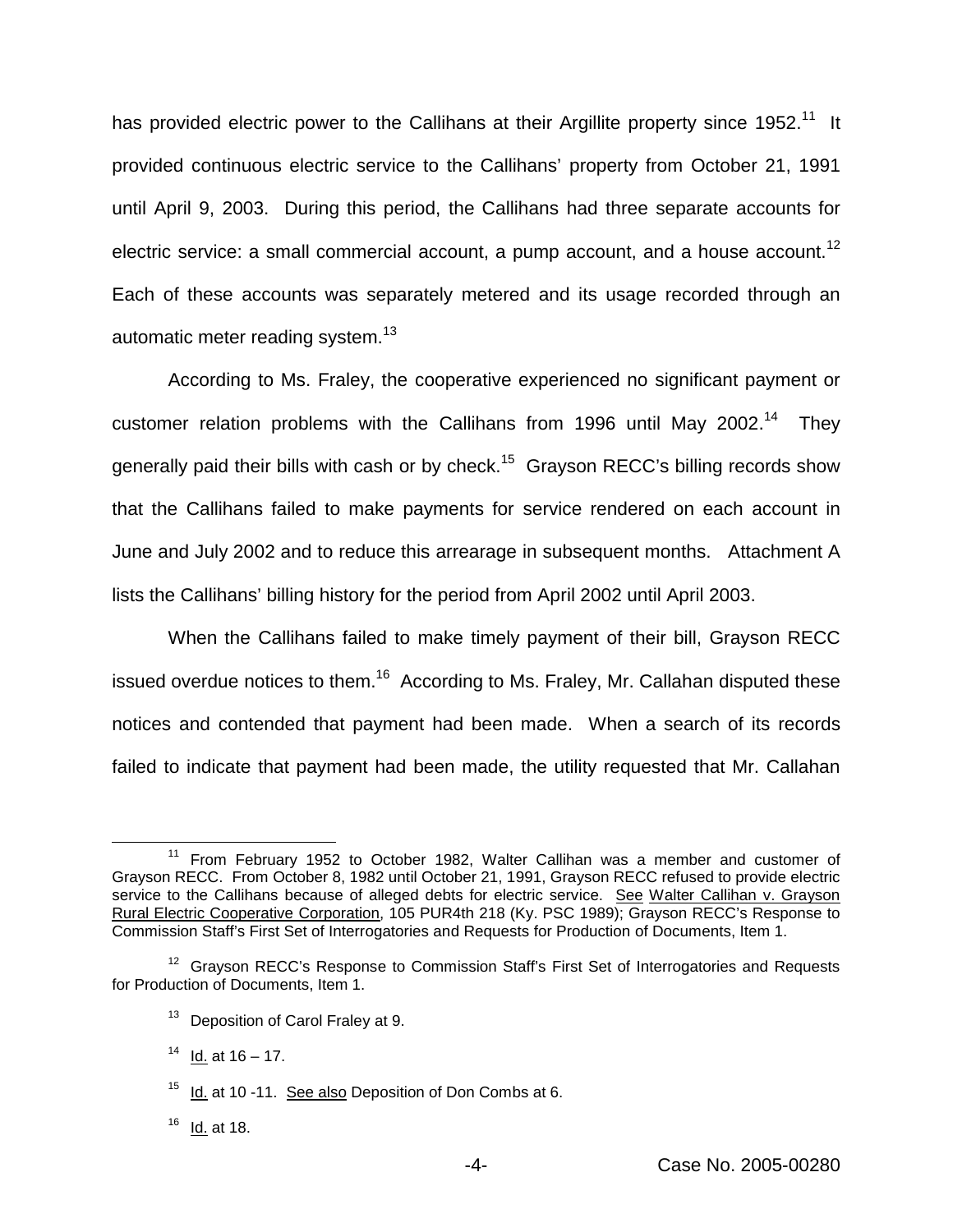provide evidence in the form of payment receipts to support his contention.<sup>17</sup> To assist Mr. Callihan, the utility prepared a spreadsheet of the Callihans' accounts.<sup>18</sup> Mr. Callihan, however, failed to provide any evidence to support his claims of payment.

On January 30, 2003, Ms. Fraley wrote to Mr. Callihan to advise him of the current status of his account and to offer a partial payment plan. Under this plan, the Callihans would have been required to pay, no later than February 17, 2003, the full arrearage of \$24.52 on their pump account, to pay the arrearage of \$170.02 on their residential account over a 3-month period, and to pay the arrearage of \$485.33 on their commercial account over a 6-month period.<sup>19</sup> Mr. Callihan did not accept this offer.

On March 21, 2003, Ms. Fraley again wrote to Mr. Callihan to advise him of his account status and to offer a partial payment plan. The proposed plan offered payment terms similar to the earlier partial payment plan. Ms. Fraley further requested that Mr. Callihan produce any receipts for payments that were not properly credited to his account. Ms. Fraley also included with her letter formal notices that stated the total amount due on the residential and commercial accounts and warned that each account was subject to disconnection on or after March 31, 2003. The record does not indicate that the Callihans responded to this letter. On April 9, 2003, Grayson RECC discontinued electric service to the three accounts.

Immediately following the discontinuance of service, Grayson RECC advised Mr. Callihan that the following actions were conditions to the restoration of electric

 $17$  Id. at 17.

Letter from Carol Hall Fraley to Walter Callihan (Dec. 13, 2002).

 $19$  Letter from Carol Hall Fraley to Walter Callihan (Jan. 30, 2003).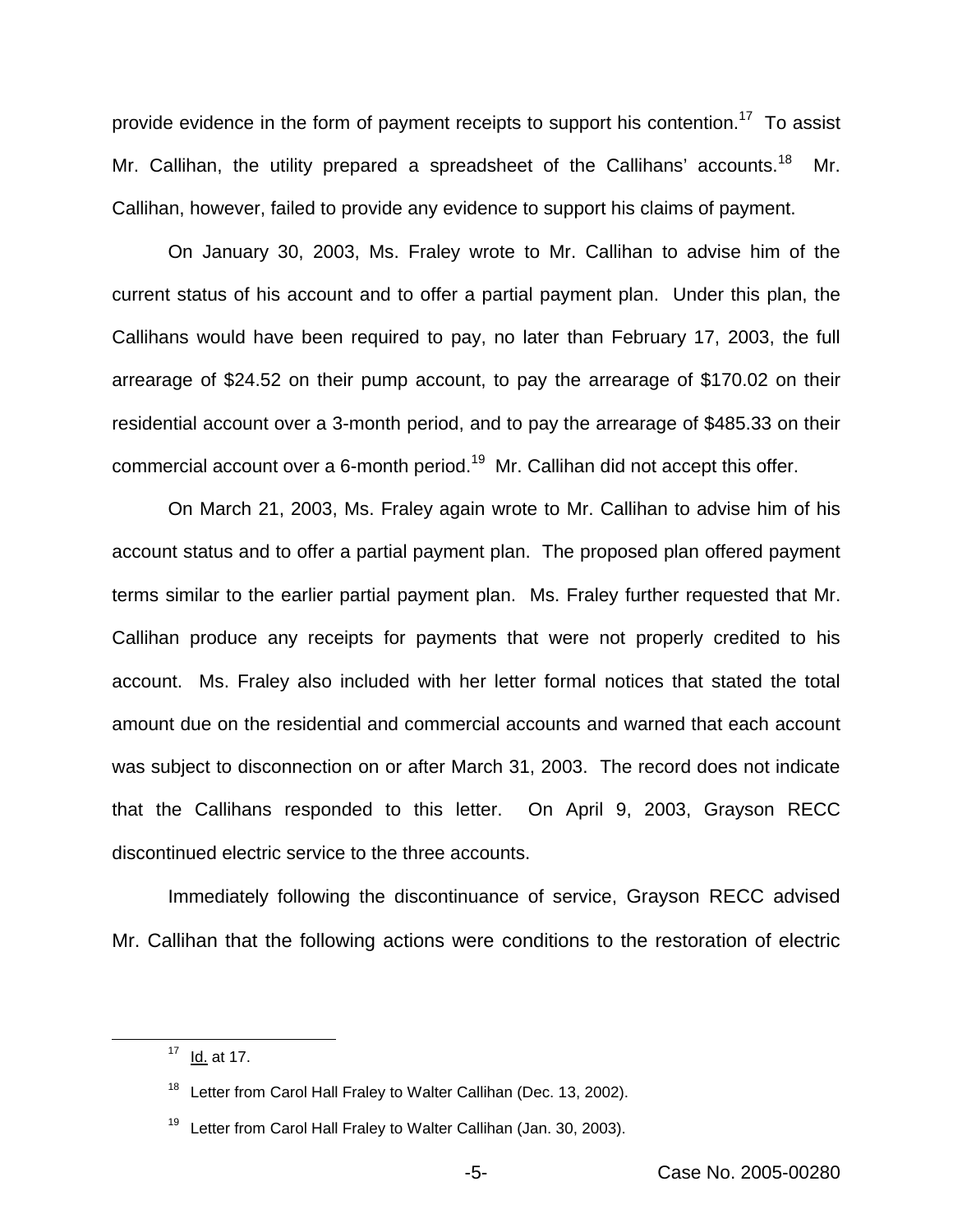service:<sup>20</sup> (1) payment of all remaining amounts owed for service rendered on or before April 9, 2003;<sup>21</sup> (2) payment of a deposit;<sup>22</sup> (3) payment of a membership fee; (4) payment of a disconnection and reconnection fee; and (5) submission of a membership application. $23$ 

After the discontinuance of his electric service, Mr. Callihan made at least 3 appearances at Grayson RECC's offices in Grayson, Kentucky. On April 15, 2003, Mr. Callihan visited and tendered a check in the amount of \$347.51. On this check, he noted that the payment was for April usage only. $24$  The utility accepted the payment, but endorsed the check with the words "with recourse." On May 7 and 8, 2003, Mr. Callihan again visited and inquired about his account balances.<sup>25</sup> An office employee provided him with his account balances and his final meter reading. Mr. Callihan did not make any payment to the cooperative on these occasions.

Others sought to intervene with Grayson RECC on the Callihans' behalf. In April 2005, Ruby Cordle, an acquaintance of the Callihans, contacted Grayson RECC and

<sup>&</sup>lt;sup>20</sup> Deposition of Carol Fraley at 26-27.

 $21$  According to Grayson RECC's billing records, the Callihans' accounts are \$707.26 in arrears. This arrearage includes the application of Mr. Callahan's membership of \$15 toward the arrearage.

 $22$  A new membership fee is required because Mr. Callahan's prior membership fee has been applied to the Callihans' outstanding debt. See Deposition of Carol Fraley at 27. See Tariff of Grayson RECC, PSC No. 3, Original Sheet 23.

 $23$  A new membership application is required because the Callihans' membership in Grayson RECC was terminated when their electric service was terminated. See Tariff of Grayson RECC, PSC No. 3, Original Sheet 23.

<sup>&</sup>lt;sup>24</sup> Grayson RECC's Response to Commission Staff's First Set of Interrogatories and Requests for Production of Documents, Item 3 at 6.

 $25$  Id., Item 2 at 2 -3.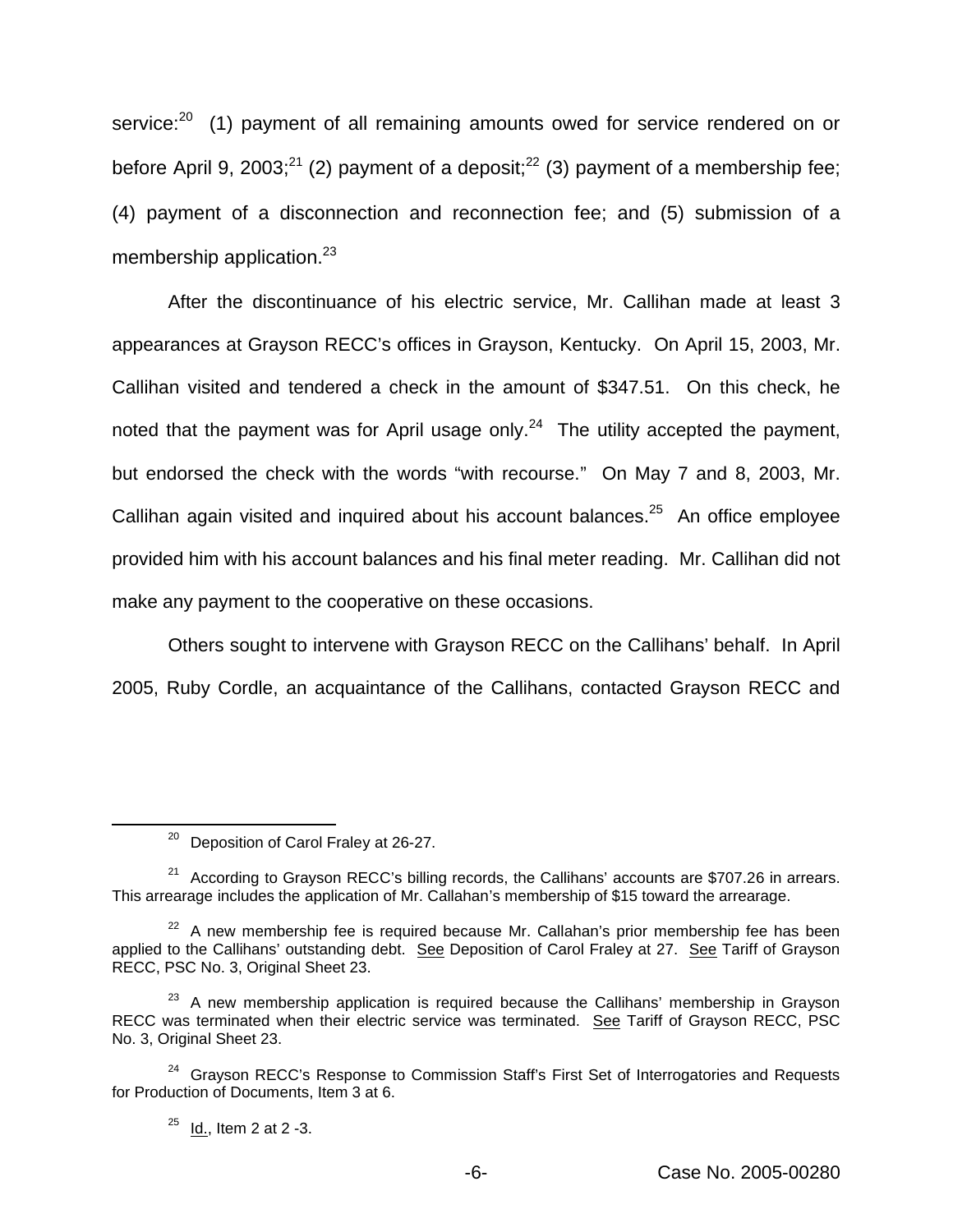inquired about the restoration of electric service. In a telephone conversation with Ms. Fraley, Ms. Cordle offered to pay the outstanding arrearage.<sup>26</sup>

According to Ms. Fraley, Ms. Fraley advised Ms. Cordle of the prerequisites necessary for service to be restored to the Callihans.<sup>27</sup> She further indicated that either Mr. Callihan or some other person would have to assume responsibility for the new account. If someone other than Mr. Callihan was to assume responsibility for the account, Ms. Fraley advised, then Mr. Callihan must give the utility permission to place a meter on his property.<sup>28</sup>

According to Ms. Cordle's testimony, Ms. Cordle suggested to Ms. Fraley that electric service to the Callihans' property be placed in Mrs. Callihan's name and offered to pay the outstanding bill. Ms. Fraley told her, Ms. Cordle further testified, that "Mr. Callihan knew what it would take to have the electric turned back on" but did not elaborate.<sup>29</sup> Ms. Cordle did not question Ms. Fraley about the conditions under which Grayson RECC would restore electric service nor did Ms. Fraley identify any conditions for the restoration of electric service. $30$  Ms. Cordle has not tendered any monies to Grayson RECC to reduce or eliminate the Callihans' debt.

<sup>&</sup>lt;sup>26</sup> Deposition of Carol Fraley at 29.

 $27$  Grayson RECC's Response to Commission Staff's First Set of Interrogatories and Requests for Production of Documents, Item 3 at 29; Item 9.

 $^{28}$  Id. at 29 – 30.

<sup>&</sup>lt;sup>29</sup> Deposition of Ruby Cordle at 11.

 $30$  Id. at 11 – 12.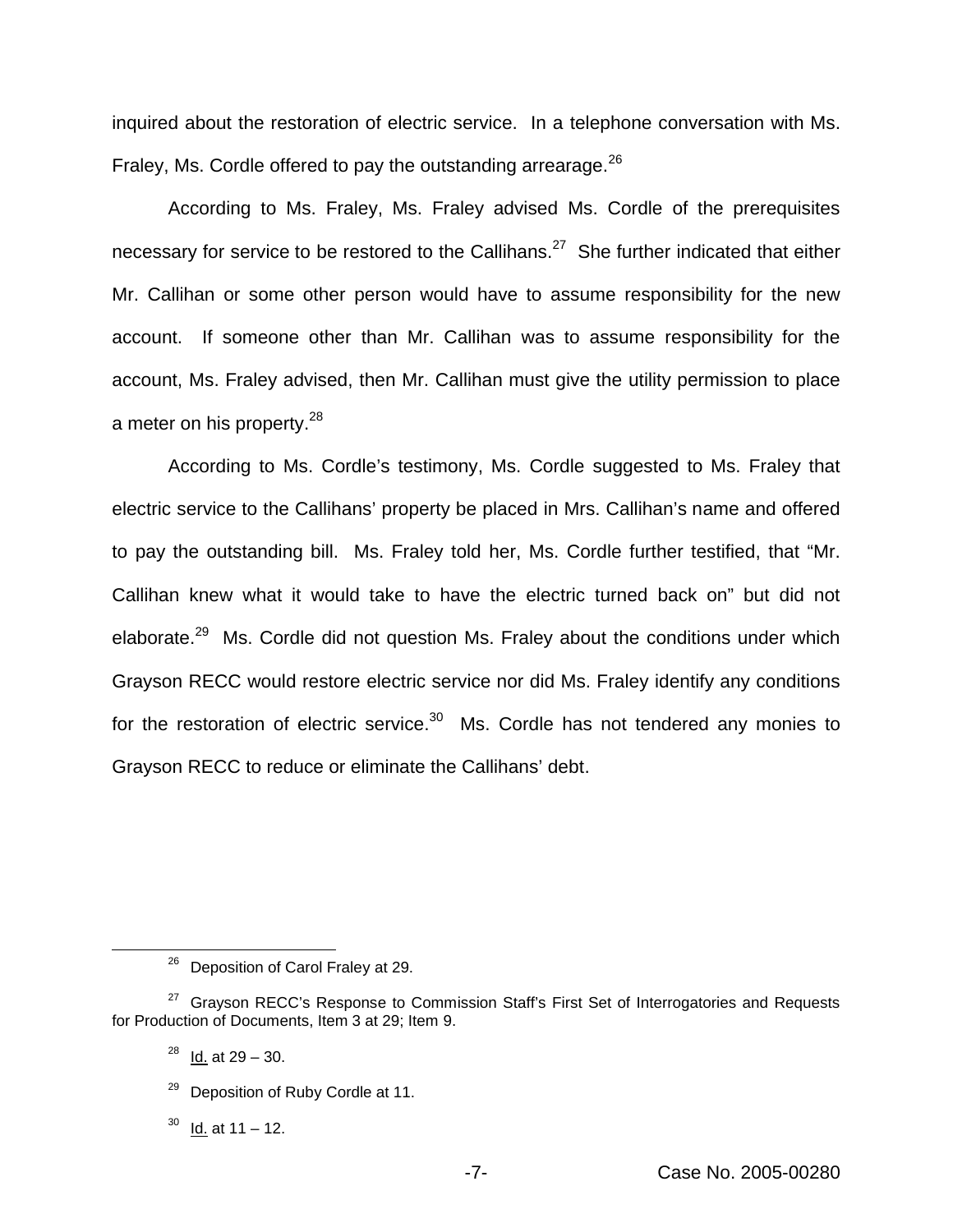Glenn Coffee, a relative of the Callihans, also sought restoration of electric service to the Callihans. On April 27, 2006, Mr. Coffee offered in writing to guarantee payment of any bills for future electric service to the Callihan property.<sup>31</sup>

Responding to Mr. Coffee the next day, Ms. Fraley wrote:

Please be advised that in order for [Grayson] to provide service to the Callihans in your name, Mr. Callihan would have to agree in writing to allow us to do so. His outstanding indebtedness would have to be paid. Under normal circumstances, you would have to pay one month's deposit and a \$24.00 reconnect fee because you are not the property owner. However, as I told the Kentucky Public Service Commission some time ago, I will waive those fees in order to expedite this issue. Service can be restored as soon as I receive a written agreement and payment in full.<sup>32</sup>

Mr. Coffee found these terms unacceptable. He subsequently testified that his offer did not include payment of the Callihans' existing debts to Grayson RECC, the advancement of a security deposit to guarantee payment for electric service to the Callihans' property, or entering a contract with Grayson RECC for electric service to the Callihans' property.<sup>33</sup>

As of this date, the Callihans remain without electric service to their property in Argillite, Kentucky. They have not paid to Grayson RECC the sum of \$818.87<sup>34</sup> that the electric cooperative's records show is owed for electric service nor have they availed

Undated letter from Glenn Coffee to Public Service Commission (filed April 27, 2006). Mr. Coffee repeated this offer under oath when he gave testimony to Commission Staff on May 17, 2006. See Deposition of Glenn R. Coffee at 5 - 6, 8. Nothing in the record suggests that this offer meets the requirements of KRS 371.065, which sets forth the requirements for a valid and enforceable guaranty.

<sup>&</sup>lt;sup>32</sup> Letter from Carol Hall Fraley to Glenn Coffee (April 28, 2006).

 $33$  Deposition of Glenn R. Coffee at  $5 - 8$ .

 $34$  See Attachment A. This amount has been reduced by \$15 to reflect the forfeiture of the Callihans' membership fee of \$15.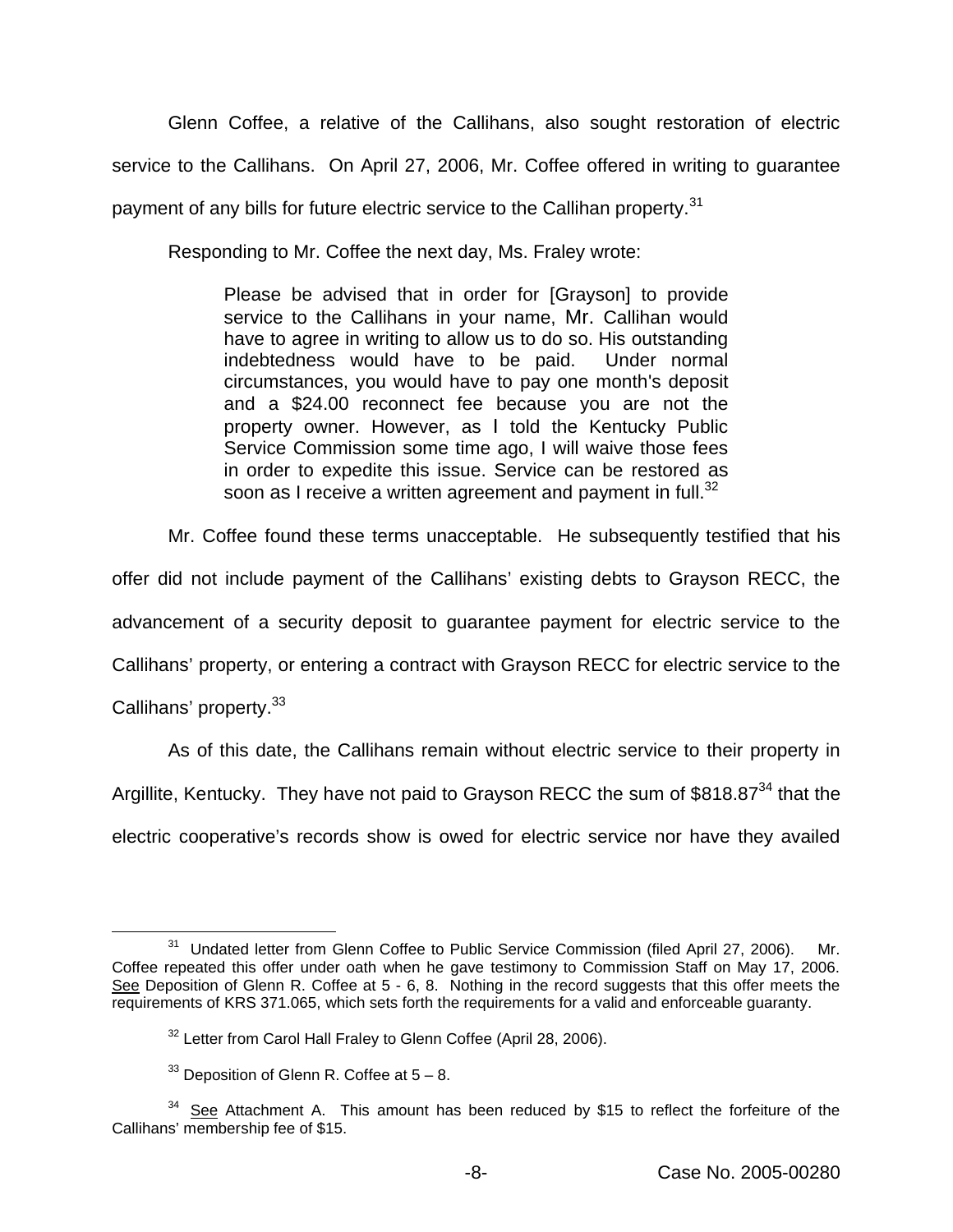themselves of either a partial payment plan or the winter hardship reconnection plan

that would allow for the restoration of electric service.

## **DISCUSSION**

This investigation presents two questions:

(1) Was Grayson RECC's discontinuance of electric service to the Callihans' property unlawful?

(2) Are the conditions that Grayson RECC has established for the restoration of electric service to the Callihans' property unlawful or unreasonable?

## Termination of Electric Service

KRS Chapter 278 requires the Commission to "prescribe rules for the performance of any service or the furnishing of any commodity of the character furnished or supplied by the utility."<sup>35</sup> "[O]n proper demand and tender of rates" a utility must provide "the commodity or render the service within the time and upon the conditions provided in the[se] rules."<sup>36</sup> Pursuant to Administrative Regulation 807 KAR 5:006, Section 14(1)(f), a "utility may terminate service at a point of delivery for nonpayment of charges incurred for utility service at that point of delivery."

Our investigation clearly reveals that the Callihans failed to make timely and complete payment to Grayson RECC of all charges billed for electric service. Grayson RECC's billing records show that the Callihans did not pay bills issued in June and July 2002 for electric service and thereafter failed to make any significant effort to reduce the arrearage caused by this failure. As of April 9, 2003, when Grayson RECC terminated electric service, the Callihans were in arrears \$707.26 on their 3 accounts for electric service to their property.

<sup>&</sup>lt;sup>35</sup> KRS 278.280(2).

Id. (emphasis added).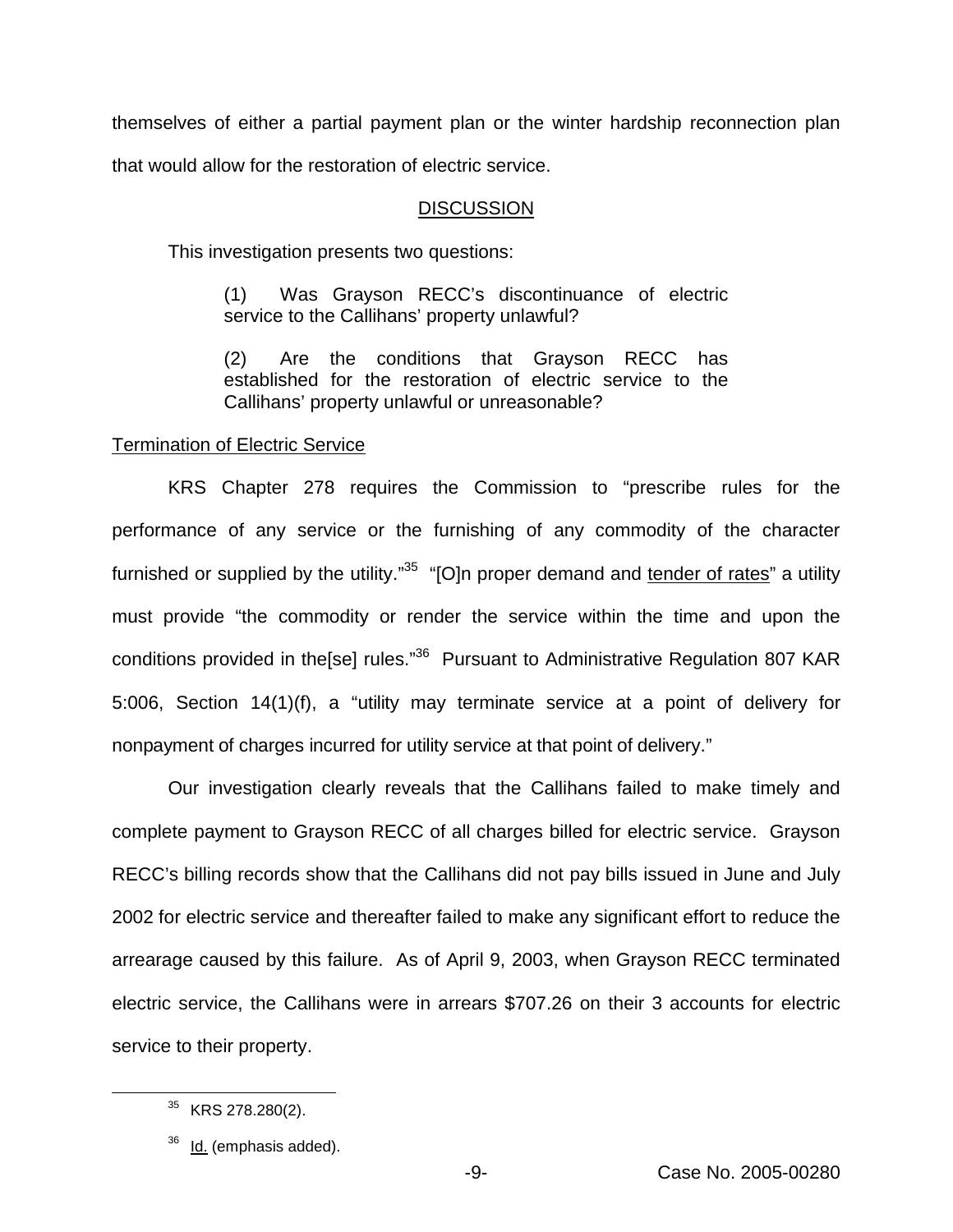The Callihans contend that full payment has been made for electric service. In their complaint they assert that they "have in their possession receipts that will show that Walter and Goldie have in fact paid GRECC in full. And those receipts would satisfy any reasonable person or persons that Water and Goldie do not owe GRECC any delinquent bills."

In asserting payment as a defense to Grayson RECC's claims, the Callihans assume the burden of proving payment. $37$  They have failed to meet this burden. Although contending that they possessed such proof, when offered the opportunity to present such documentary evidence, the Callihans refused to present it. $38$  We have found no documentary evidence – no receipts, cancelled checks or accounting records – to prove payment. $39$ 

Administrative Regulation 807 KAR 5:006, Section 14(f)(1), requires that a utility provide advance notice of intent to terminate electric service.<sup>40</sup> The Callihans have not asserted that Grayson RECC failed to comply with these requirements. Our review of

 $37$  See Massie's Ex'x v. Massie's Ex'x, 156 S.W.2d 195 (Ky. 1941); Phillip's Ex'r v. Reid, 104 S.W.2d 1093 (Ky. 1937); 60 Am.Jur.2d Payment § 115 (2006) ("As a general rule, a party who alleges payment as a defense has the burden of proving it.").

<sup>&</sup>lt;sup>38</sup> See Deposition of Walter Callihan at  $7 - 17$ .

<sup>&</sup>lt;sup>39</sup> Grayson RECC stated that prior to June 2002 the Callihans routinely paid their bills with cash. After June 2002, they generally paid with certified checks. See Grayson RECC's Response to Commission Staff's Second Set of Interrogatories and Requests for Production of Documents, Item 12. When the Callihans paid with cash, Grayson RECC provided them with a receipt of payment. See Deposition of Carol Fraley at 10 – 11.

<sup>&</sup>lt;sup>40</sup> Termination notice requirements for electric or gas service. Each electric or gas utility proposing to terminate customer service for nonpayment shall mail or otherwise deliver to that customer ten (10) days' written notice of intent to terminate. Under no circumstances shall service be terminated before twentyseven (27) days after the mailing date of the original unpaid bill. The termination notice to residential customers shall include written notification to the customer of the existence of local, state and federal programs providing for the payment of utility bills under certain conditions, and of the address and telephone number of the Department for Social Insurance of the Cabinet for Human Resources to contact for possible assistance.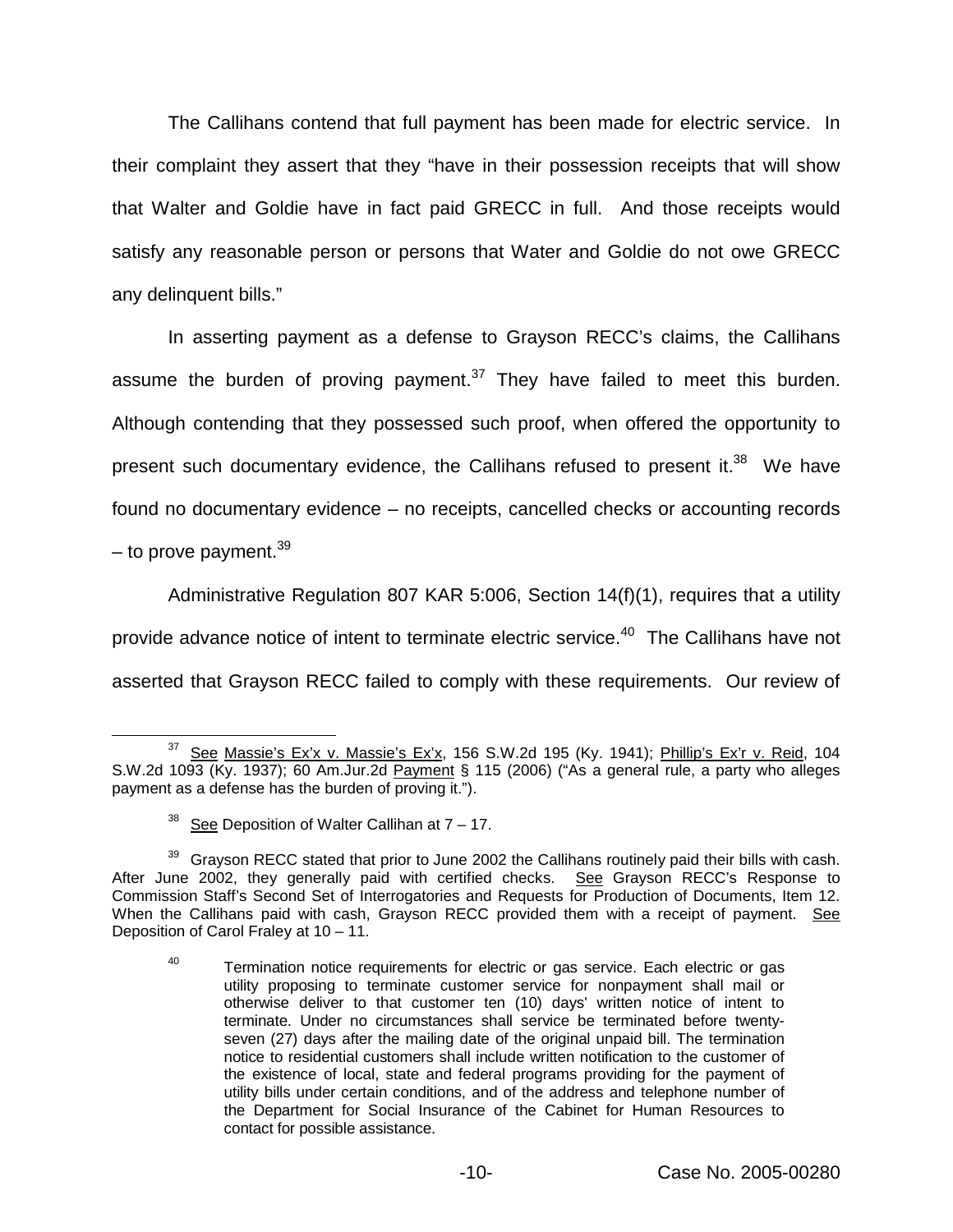the record indicates that Grayson RECC notified the Callihans on March 21, 2003 of their account's delinquency and of possible disconnection on and after March 31,  $2003<sup>41</sup>$  This notice also included an offer of a partial payment plan.

Based upon our review of the record before us, we find no substantial evidence that Grayson RECC's termination of electric service to the Callihans was improper or unlawful. To the contrary, the evidence demonstrates that Grayson RECC's actions were consistent with Administrative Regulation 807 KAR 5:006.

#### Conditions of Service for Restoration of Service

In their complaint, the Callihans contend that Grayson RECC has refused to accept payment for the outstanding amounts owed on their accounts and has imposed additional conditions to restore electric service. These alleged conditions include Mr. Callihan's written agreement to cease public criticism of the cooperative's management, the filing of complaints against Grayson RECC with the Commission, and organizing efforts to force the sale of the cooperative. $42$ 

Administrative Regulation 807 KAR 5:006, Section 14(d) provides that "a utility shall not be required to furnish new service to any customer who is indebted to the utility for service furnished or other tariffed charges until that customer has paid his indebtedness." The evidence shows that the Callihans have yet to pay Grayson RECC the outstanding debt of \$707.26 for electric service provided prior to April 9, 2003. Accordingly, Grayson RECC's refusal to restore electric service is not unlawful, but within the utility's right.

<sup>&</sup>lt;sup>41</sup> Grayson RECC's Response to Commission Staff's First Set of Interrogatories and Requests for Production of Documents, Item 1.

<sup>42</sup> Complaint at 9.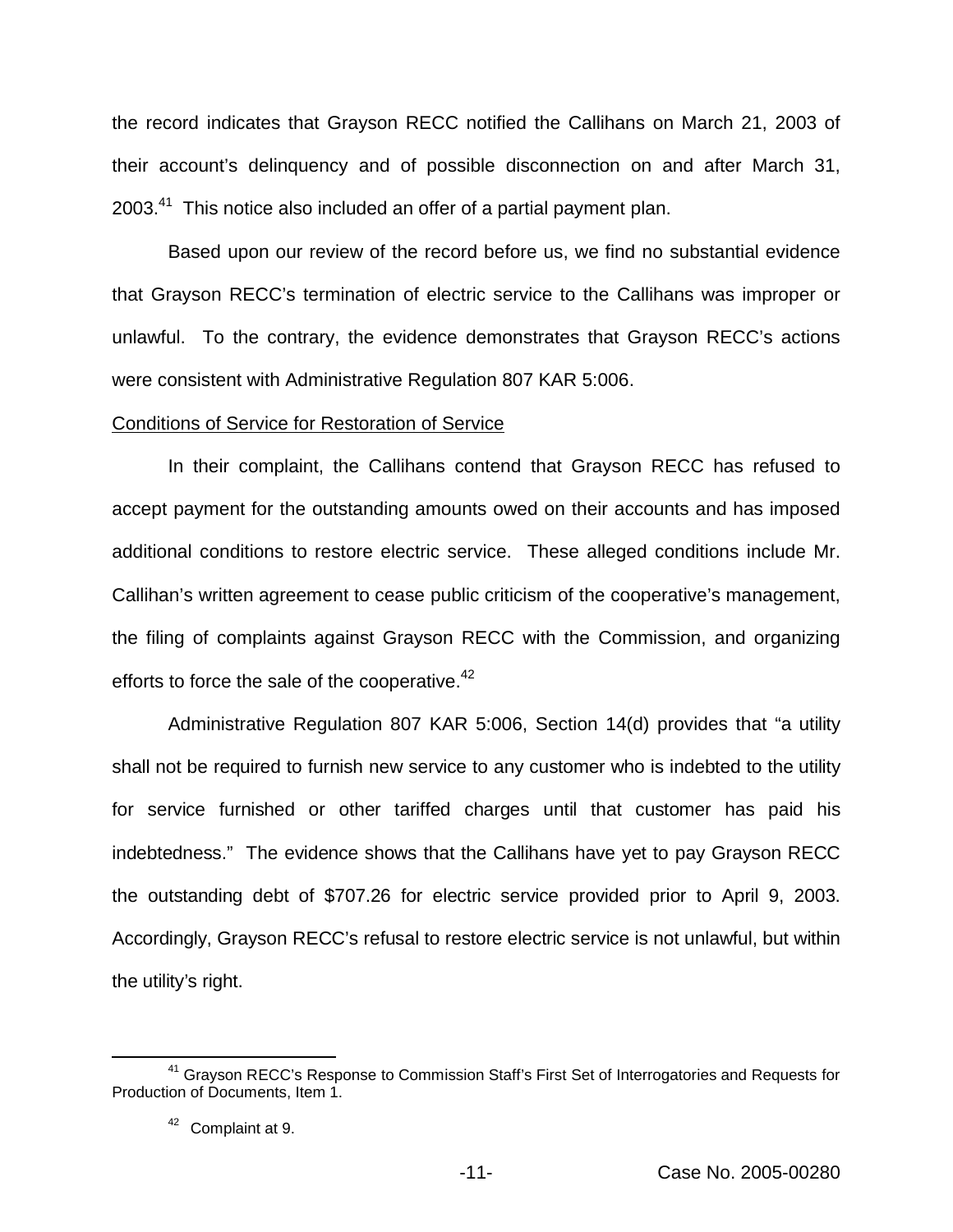Our review of the record does not support the Callihans' contention that Grayson RECC refused an offer of payment. The record is absent of any evidence that the Callihans or any other person has tendered any monies to Grayson RECC for payment of the outstanding debt of \$818.37.

The Callihans place great emphasis on the efforts of Ms. Cordle in late April 2005, but these efforts did not involve the tender of any monies or Grayson RECC's refusal of such tender. Ms. Cordle testified that she contacted Grayson RECC by telephone in late April 2005 to inquire about restoration of electric service to the Callihans and to offer payment of the Callihans' outstanding bill. Ms. Cordle was acting without authority from the Callihans<sup>43</sup> and without specific knowledge of the amount of the outstanding debt.<sup>44</sup> According to Ms. Cordle, Ms. Fraley responded to her inquiry by stating that "Mr. Callihan knew what it would take to have the electric turned back on," but did not specify any specific conditions. $45$  At no time did Ms. Cordle tender any monies to Grayson RECC nor did Grayson RECC refuse any offer of payment.

The Callihans have also noted the efforts of Mr. Coffee to guarantee payment of any future bills for electric service. Assuming arguendo that Mr. Coffee's guarantee is legally enforceable, it is not an offer of payment. Mr. Coffee testified that he has not

<sup>&</sup>lt;sup>43</sup> Deposition of Ruby Cordle at 9. According to Ms. Fraley's testimony, Ms. Cordle indicated to her that Mr. Callahan had knowledge of Ms. Cordle's contacts with the cooperative and encouraged them. Deposition of Carol Fraley at 30-31.

 $44$  Id. at 11.

 $45$  Id. Ms. Fraley's recollection of the telephone conversation differs on this point. Ms. Fraley testified that she did not state the amount of the outstanding debt because of privacy considerations and because Ms. Cordle was apparently aware of the amount. She did, however, list the conditions necessary for restoration of service and advised that "someone would have to be responsible for the bill to get service restored." Deposition of Carol Fraley at 29-30.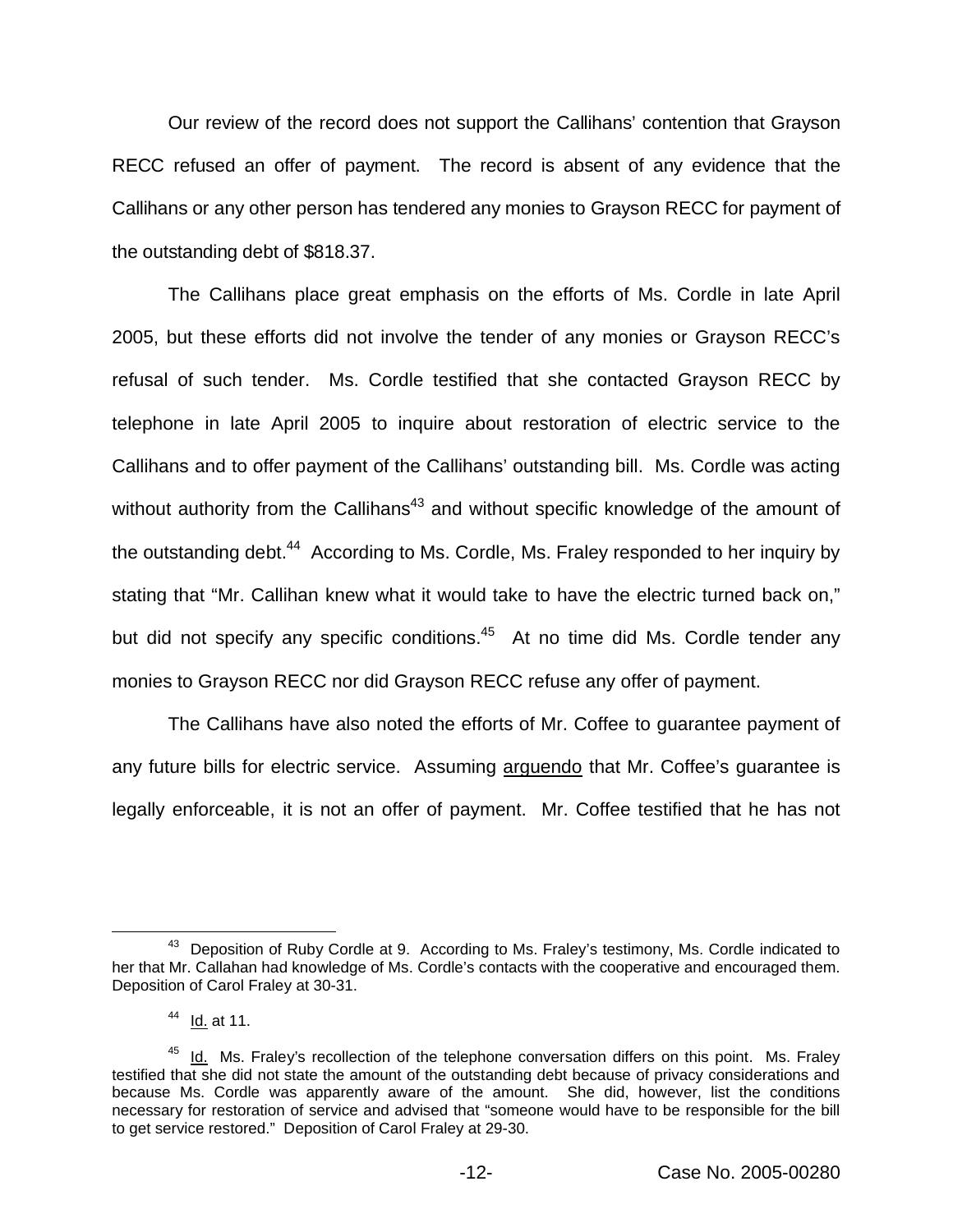offered to pay the Callihans' outstanding debt and that his offer extends only to future electric service.<sup>46</sup>

Grayson RECC has established the following conditions for restoring electric service to the Callihans: 47

- Payment of the outstanding indebtedness of \$707.26;<sup>48</sup>
- Submission of an application for membership and electric service or a request for service as an non-member:<sup>49</sup>
- Payment of a membership fee of \$15:<sup>50</sup>
- Payment of a reconnection fee of  $$24$ ;<sup>51</sup>
- Payment of a security deposit of  $$60.<sup>52</sup>$

Each of these conditions is set forth in Grayson RECC's filed schedule of rates and rules.

As a utility, Grayson RECC must "furnish adequate, efficient, and reasonable

service."<sup>53</sup> It may "establish reasonable rules governing the conduct of its business and

<sup>49</sup> Id. at Original Sheet 23; Bylaws of Grayson RECC, Article I, Section 7.

 $50$  Id. A new membership fee is required because Grayson RECC applied the original membership fee that the Callihans paid in 1991 against the Callihans' outstanding balance owed when it terminated electric service. See also Deposition of Carol Fralev at 28.

<sup>51</sup> Tariff of Grayson RECC, PSC No. 4, Original Sheet 38. See also 807 KAR 5:006, Section 8(3)(b).

 $46$  Deposition of Glenn R. Coffee at 8 ("I've never offered to pay the bill and I won't pay the bill").

<sup>&</sup>lt;sup>47</sup> Deposition of Carol Fraley at 26.

<sup>&</sup>lt;sup>48</sup> Tariff of Grayson RECC, PSC No. 3, Original Sheets 25-26. See also 807 KAR 5:006, Section 14(d). Based upon our review of Grayson RECC's billing records, the Commission believes that the Callihans owed \$818.87 for electric service. The amount of \$707.26 does not reflect service that the Callihans used between March 26, 2003 and April 9, 2003.

<sup>&</sup>lt;sup>52</sup> Tariff of Grayson RECC, PSC No. 3, Original Sheet 28. See also 807 KAR 5:006, Section 7.

 $53$  KRS 278.030(2).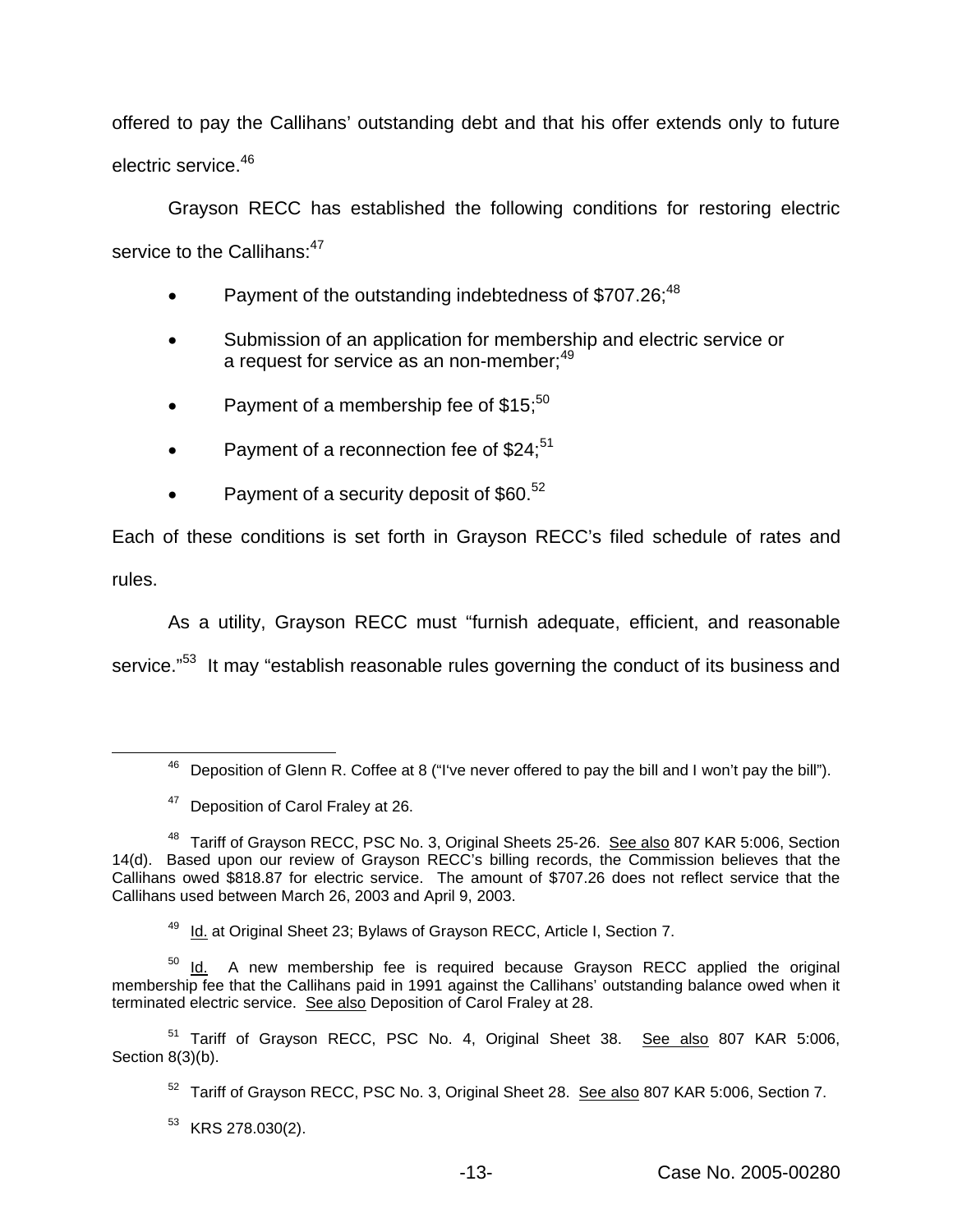the conditions under which it shall be required to render service. $54$  Once it has established these rules and filed them with the Commission, it must strictly enforce them and may not apply them in an unequal or prejudicial manner.  $55$ 

The conditions that Grayson RECC has established for the restoration of electric service to the Callihans are consistent with Commission regulations and Grayson RECC's filed rules and regulations. Their imposition is not improper, unreasonable or unlawful. Were Grayson RECC to restore electric service to the Callihans without satisfaction of these conditions, Grayson RECC would be providing an unreasonable preference to the Callihans at the expense of its other customers.

As to the Callihans' allegations that Grayson RECC sought to impose additional requirements as a condition for the restoration of electric service, such as an agreement to cease publicly criticizing the cooperative, we have found no supporting evidence. Ms. Cordle, who the Callihans alleged in their complaint to have witnessed Grayson RECC's insistence on other conditions, testified that she had no direct knowledge of such conditions. The Callihans did not identify any other person with knowledge of such conditions. Mr. Callihan refused to testify about such matters. Grayson RECC's officials expressly deny that any additional conditions for the restoration of service were imposed.

<sup>54</sup> Id.

 $55$  KRS 278.160(2); KRS 278.170(1).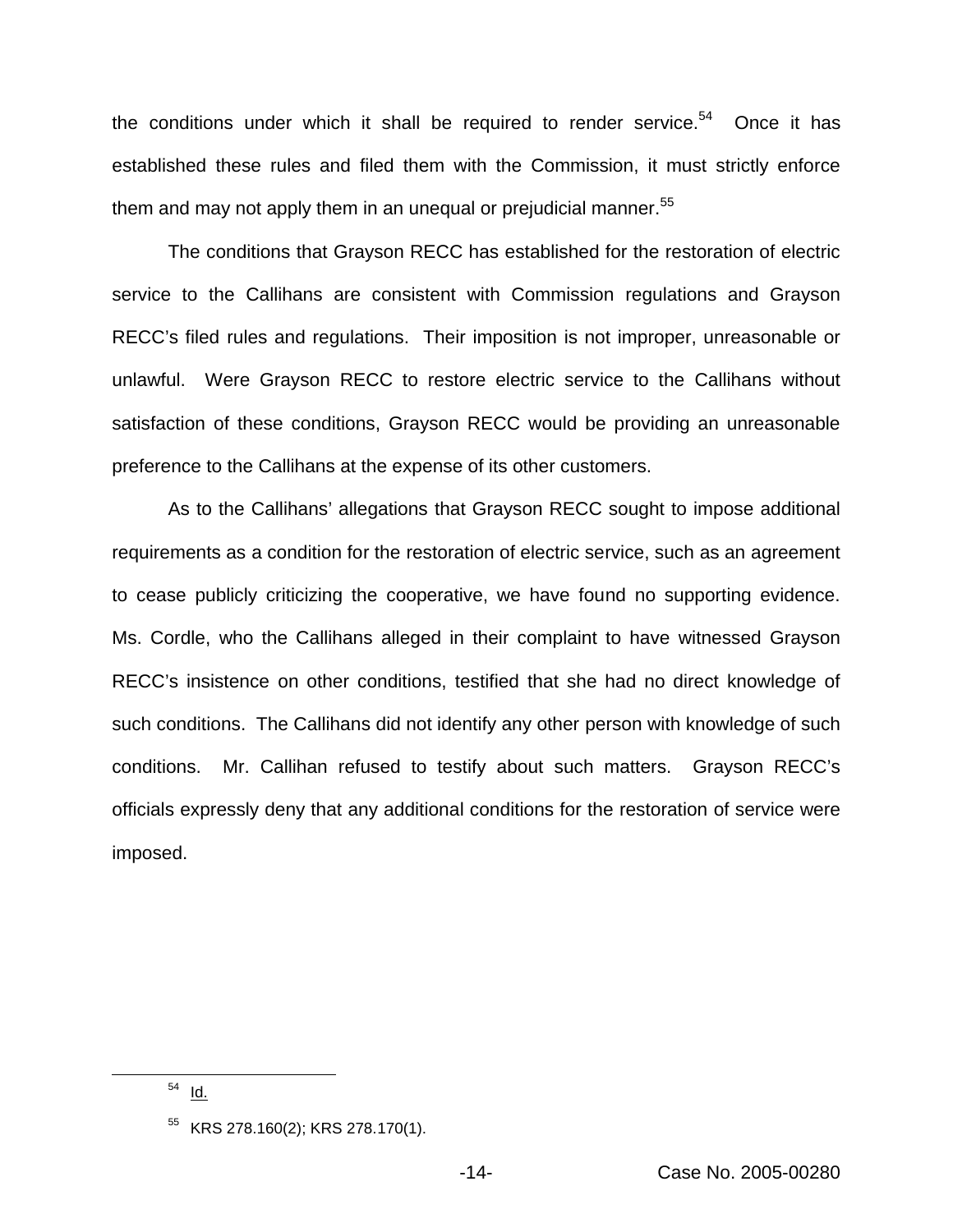#### SUMMARY

As a general rule, a public utility must serve on reasonable terms all who desire the service it renders.<sup>56</sup> It may, however, refuse service to any customer who, after reasonable notice, fails to pay his bill. Because the refusal of service is more effective and economical than the limitation of an infinite number of lawsuits to collect small amounts from scattered customers, it is a universally accepted practice.<sup>57</sup>

In the present case, the Callihans have failed to pay their bills for electric service that Grayson RECC has furnished. After providing proper notice and a reasonable period of time to pay the outstanding debt, Grayson RECC terminated electric service. It refuses to provide electric service until the Callihans have complied with the conditions for restoration of service that are set forth in Grayson RECC's filed rules and regulations. Its refusal to provide service is not unlawful or unreasonable.

The Commission is not unmindful of the living conditions that the Callihans must endure as a result of the termination of electric service. These living conditions, however, are of their own choosing and their own conduct. They may have service restored at any time by paying the entire balance of their indebtedness and meeting the other conditions set forth in Grayson RECC's rules. Moreover, they may enter into a partial payment plan with Grayson RECC and have electric service restored immediately while they pay the outstanding indebtedness over an agreed period. Their

<sup>&</sup>lt;sup>56</sup> See Huff v. Electric Plant Board of Monticello, 299 S.W.2d 817 (Ky. 1957); Louisville Tobacco Warehouse Co. v. Louisville Water Co., 172 S.W.928 (Ky. 1915); Cox v. City of Cynthiana, 96 S.W. 456 (Ky. 1906). See also 64 Am.Jur.2d Public Utilities §48 (2006).

 $57$  The U.S. Supreme Court found the practice "strongly supported in reason, for not only are telephone rates fixed and regulated in the expectation that they will be paid, but the company's ability properly to serve the public largely depends upon their prompt payment. They usually are only a few dollars per month, and the expense incident to collecting them by legal process would be almost prohibitive." Southwestern Telegraph & Telephone Co. v. Danaher, 238 U.S. 482, 489-490.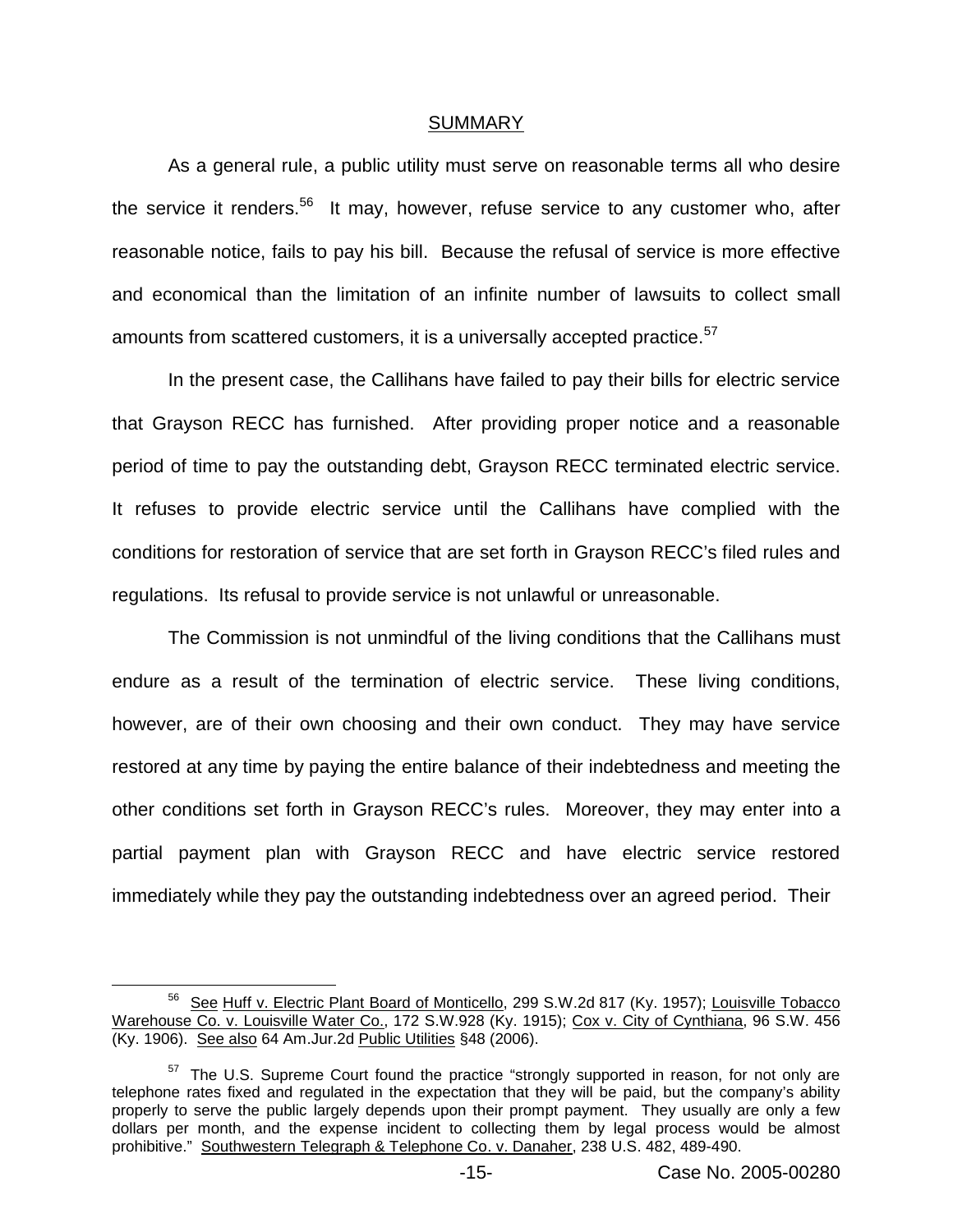refusal to take these actions does not entitle them to treatment more favorable than that to which other customers are entitled.

IT IS THEREFORE ORDERED that this investigation is closed and is removed from the Commission's docket.

Done at Frankfort, Kentucky, this 12<sup>th</sup> day of February, 2007.

By the Commission

ATTEST:

Robert a amato for the